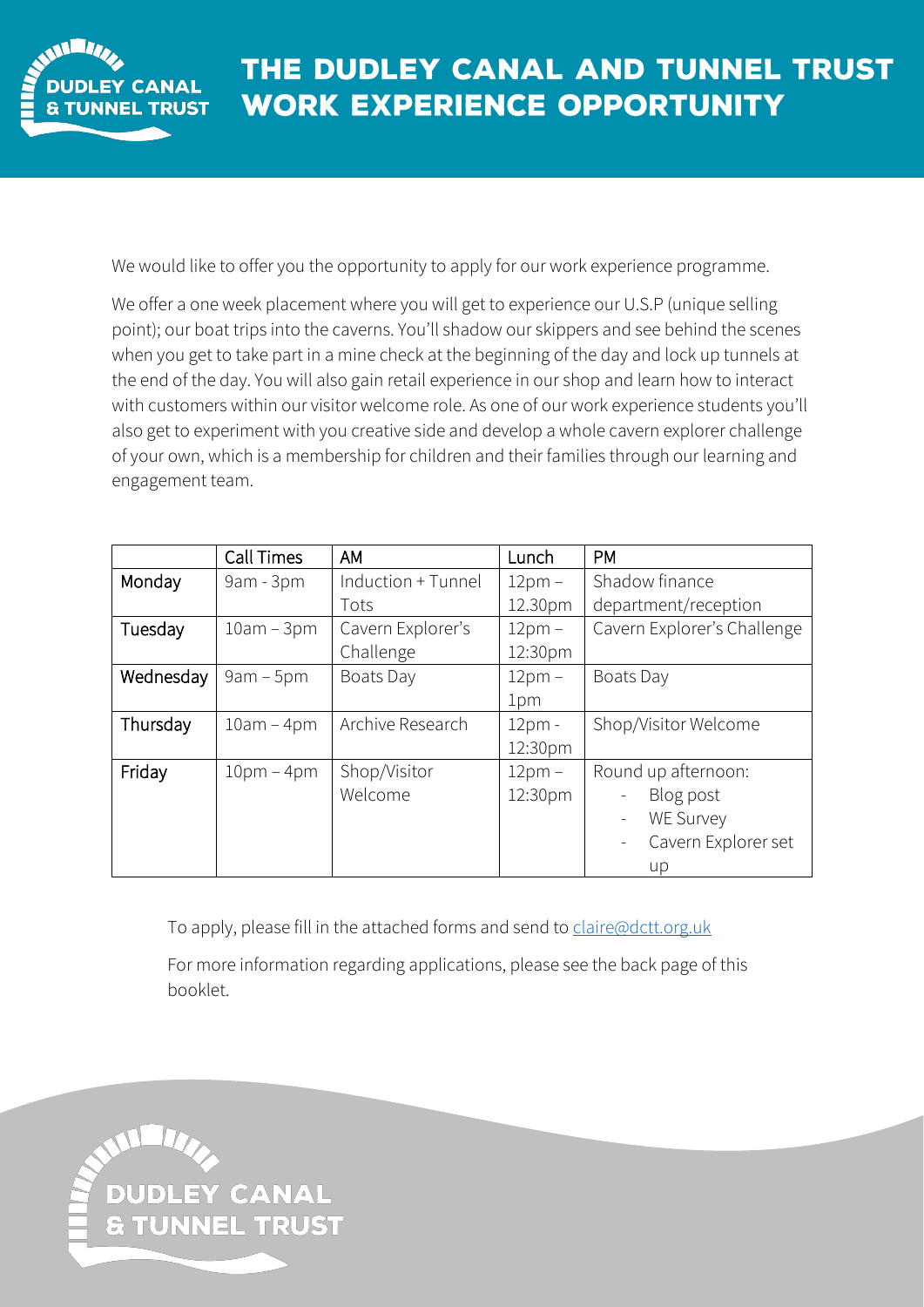### **MONDAY:**

| 9am - 9:30am        | <b>Briefing</b>                                                                                                                                                                                                                                                     |
|---------------------|---------------------------------------------------------------------------------------------------------------------------------------------------------------------------------------------------------------------------------------------------------------------|
|                     | Be told what to expect from the week ahead<br>Set yourself goals to achieve, whilst on work experience, that you<br>$\overline{\phantom{0}}$<br>will review at the end of the week                                                                                  |
| $9:30$ pm - $11$ am | <b>Tunnel Tots</b>                                                                                                                                                                                                                                                  |
|                     | Booking families onto the toddler boat<br>$\overline{\phantom{0}}$<br>Ensuring that capacity is not exceeded<br>$\overline{\phantom{a}}$<br>You will have the opportunity to shadow one of our volunteers on<br>the trip to see what it's all about                 |
| $11am - 12pm$       | Tunnel Tots (part 2)                                                                                                                                                                                                                                                |
|                     | Learn about what goes on behind the scenes of a smaller project,<br>like tunnel tots<br>Resetting the equipment for the following Monday and helping to<br>$\overline{\phantom{0}}$<br>pack down all of the toys and feedback forms that are set up in the<br>café. |
| 12pm - 12:30pm      | <b>LUNCH</b>                                                                                                                                                                                                                                                        |
| 12.30pm - 3pm       | Reception                                                                                                                                                                                                                                                           |
|                     | Gain the skills required to answer calls from our customers and<br>$\overline{\phantom{a}}$<br>handle their requests                                                                                                                                                |

- Get involved with admin tasks

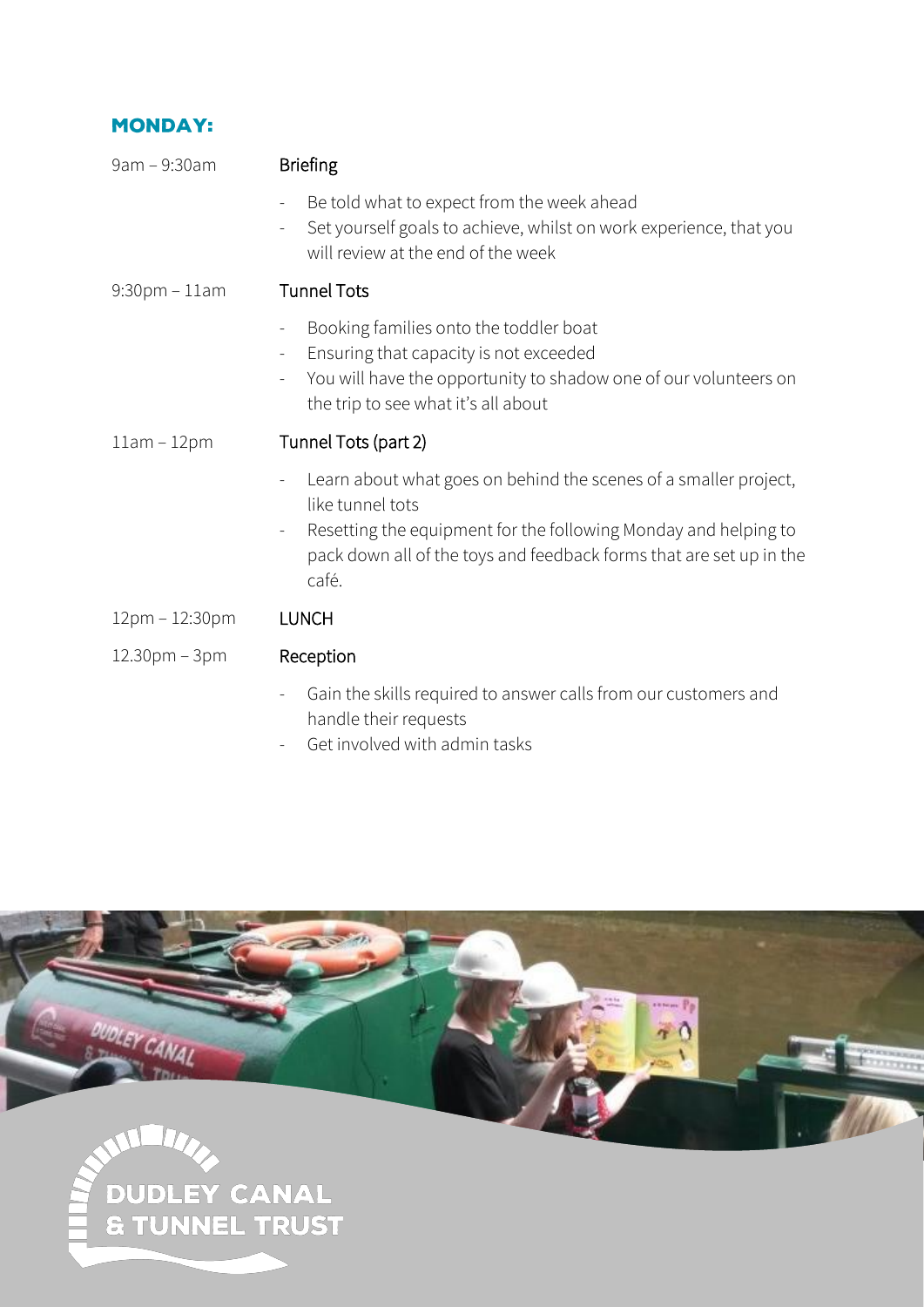## **TUESDAY:**

| $10am - 3pm$      | Cavern Explorer's Challenge                                                                                                                                                                                                                                                                                                                                                                                                                                               |
|-------------------|---------------------------------------------------------------------------------------------------------------------------------------------------------------------------------------------------------------------------------------------------------------------------------------------------------------------------------------------------------------------------------------------------------------------------------------------------------------------------|
|                   | Tuesday will be dedicated to creating you very own Cavern<br>Explorer's Challenge! You will start by completing past<br>challenges yourself to gain inspiration for your own idea which<br>you will develop and execute.                                                                                                                                                                                                                                                  |
|                   | Cavern Explorers is a free membership that parents can sign<br>their children up to. Upon signing up each child receives their<br>Cavern Explorer passport on a lanyard with their first badge.<br>They then receive emails informing them of events where they<br>pay to come to and can collect more badges for their lanyard,<br>as well as free cavern explorer challenges that involve coming<br>to the building, complete a challenge and receive another<br>badge. |
| <b>WEDNESDAY:</b> |                                                                                                                                                                                                                                                                                                                                                                                                                                                                           |
| $9am - 12pm$      | Shadow a Skipper                                                                                                                                                                                                                                                                                                                                                                                                                                                          |
|                   | Spend the day with the skippers learning all the ins and outs of<br>running our boat trips.<br>You will start the day by going on the mine check with the staff and<br>$\blacksquare$<br>seeing what checks we have to do to make sure the space is safe<br>for the public.<br>Help the staff set the boats up for the first trips<br>$\overline{\phantom{a}}$                                                                                                            |
| $12pm - 1pm$      | <b>LUNCH</b>                                                                                                                                                                                                                                                                                                                                                                                                                                                              |
| $1pm-5pm$         | Shadow a Skipper<br>The afternoon will be spent learning the ropes, shadowing the skippers<br>and learning how to steer the boats.                                                                                                                                                                                                                                                                                                                                        |



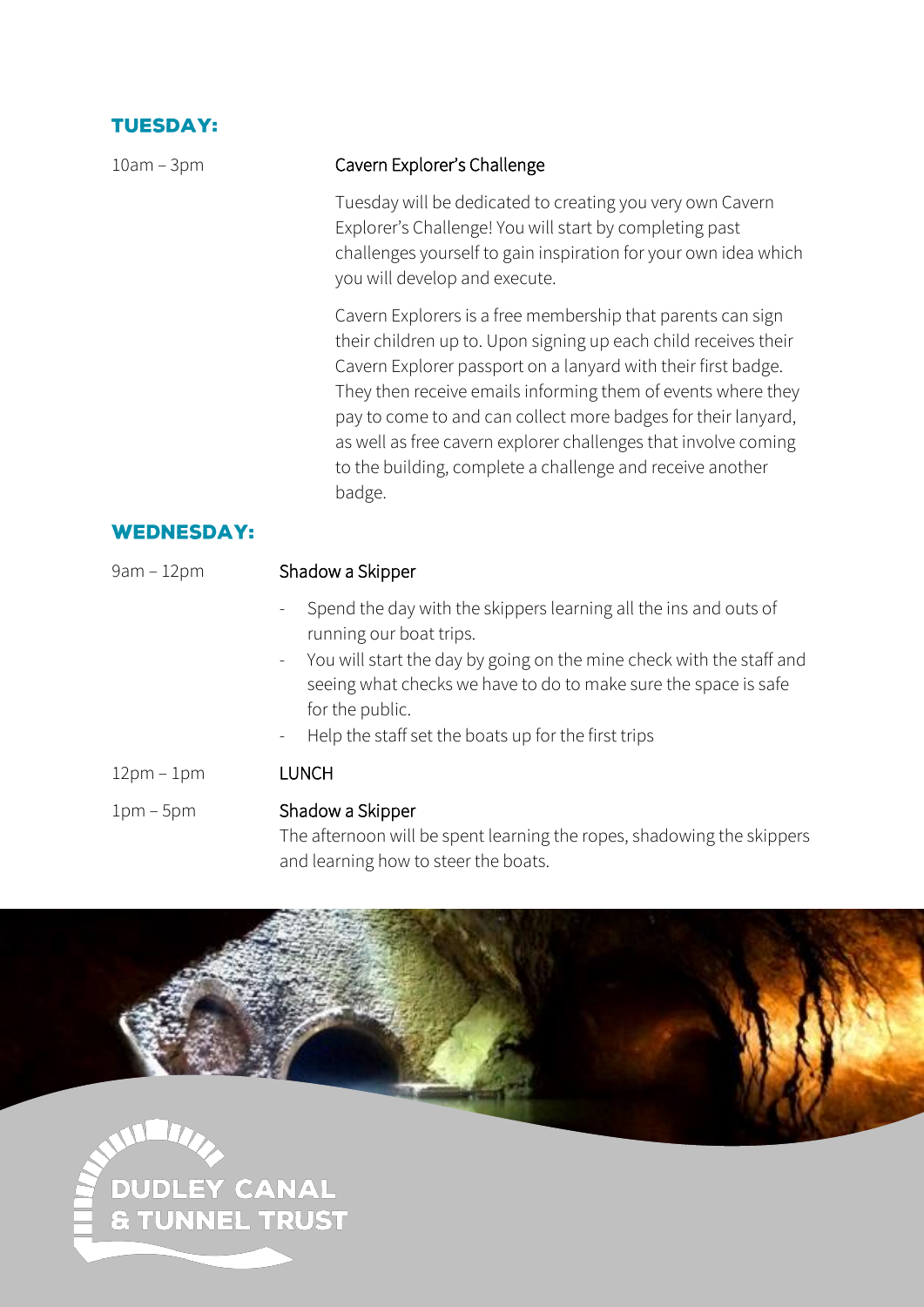## **THURSDAY:**

| $10am - 12pm$                   | Archive Research with Mike                                                                                                                                |  |  |  |
|---------------------------------|-----------------------------------------------------------------------------------------------------------------------------------------------------------|--|--|--|
|                                 | Create an informative historic leaflet that you will create and put<br>$\sim$<br>copies out in and around the building.                                   |  |  |  |
| 12pm – 12:30pm                  | <b>LUNCH</b>                                                                                                                                              |  |  |  |
| $12:30 \text{pm} - 4 \text{pm}$ | Shop                                                                                                                                                      |  |  |  |
|                                 | Gaining retail experience in the shop: learning how to use the till,<br>$\overline{\phantom{a}}$<br>book in tickets, serve customers and do stock checks. |  |  |  |

#### **FRIDAY:**

- $10$ am  $12$ pm Shop
- 12pm 12:30pm LUNCH
- 12:30pm 4pm You will use your last afternoon with us to set up your Cavern Explorer Challenge ready for the weekend, write up a blog on the 3 things you enjoyed the most about work experience and upload it onto our website, complete an work experience survey and discuss whether or not you feel you achieved all of the goals you set yourself at the beginning of the week.

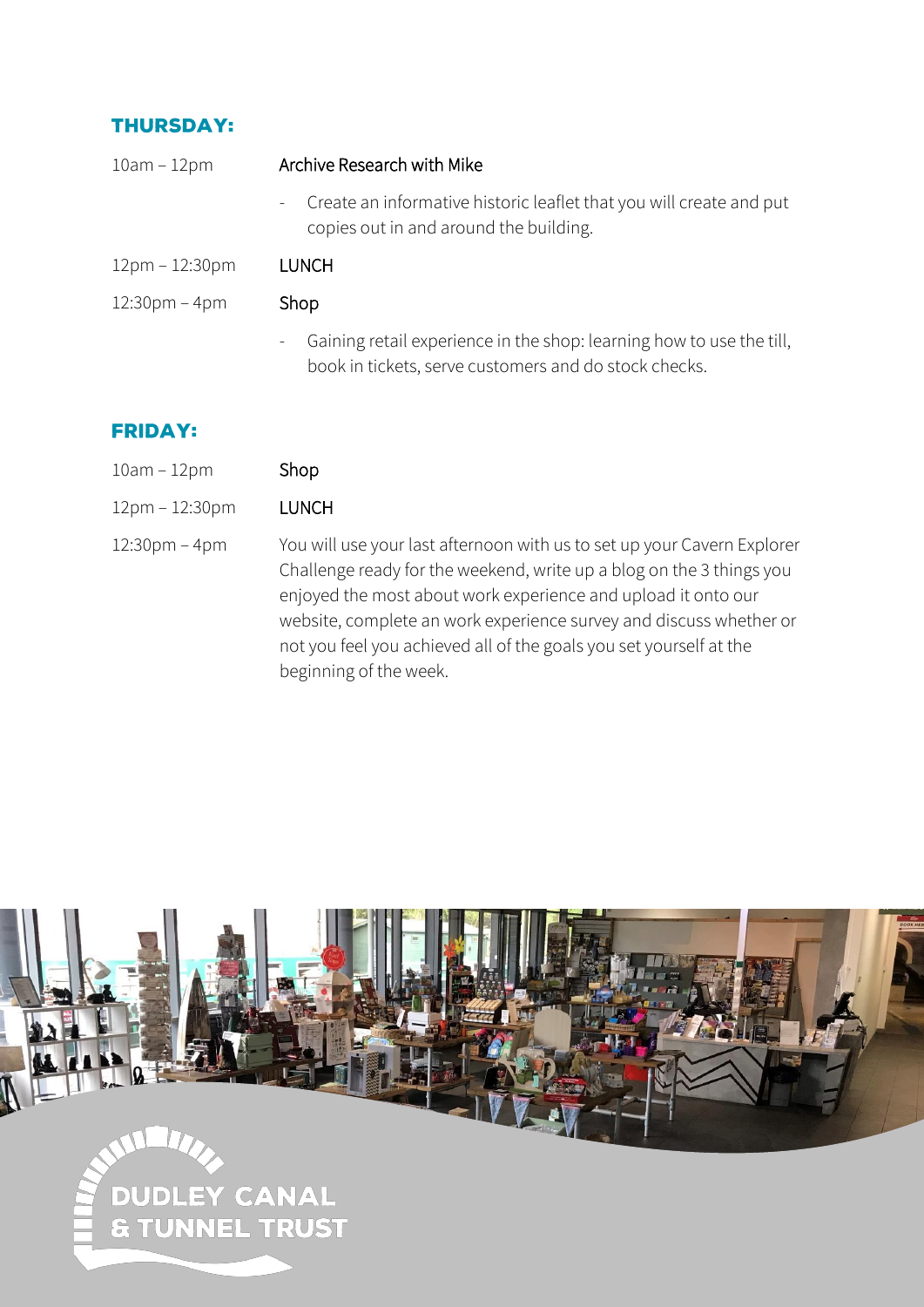# **WORK EXPERIENCE OPPORTUNITY**

To apply you must complete the attached enquiry form and return it to Claire Healy.

Each term has a separate deadline for applicants. Please refer to the table below.

Places are limited so once the application deadline has passed students will be invited for an interview. Once all students have been interviewed we will confirm who has been successful in getting a place on this year's program.

#### Application deadlines

| Academic term<br>placement is to take<br>place during | Application in by: | Interview Period           | Placements<br>confirmed by |  |
|-------------------------------------------------------|--------------------|----------------------------|----------------------------|--|
| Spring 1<br>7 January 19<br>- 15 February 19          | 26 October 2018    | 5-9 November 2018          | 16 November 2018           |  |
| Spring 2<br>25 February 19<br>- 12 April 19           | 21 December 2018   | 7 - 11 January 2019        | 18 January 2019            |  |
| Summer 1<br>29 April 19<br>$-24$ May 19               | 15 February 2019   | 25 Feb - 1 March 2019      | 8 March 2019               |  |
| Summer <sub>2</sub><br>3 June 19<br>- 22 July 19      | 29 March 2019      | 8 - 12 April 2019          | 19 April 2019              |  |
| Autumn 1<br>2 September 19 -<br>25 October 19         | 24 May 2019        | 3-7 June 2019              | 14 June 2019               |  |
| Autumn 2<br>4 November 19<br>-20 December 19          | 22 July 2019       | 29 July - 2 August<br>2019 | 12 August 2019             |  |

To apply, please fill in the attached forms and send to [claire@dctt.org.uk](mailto:claire@dctt.org.uk)